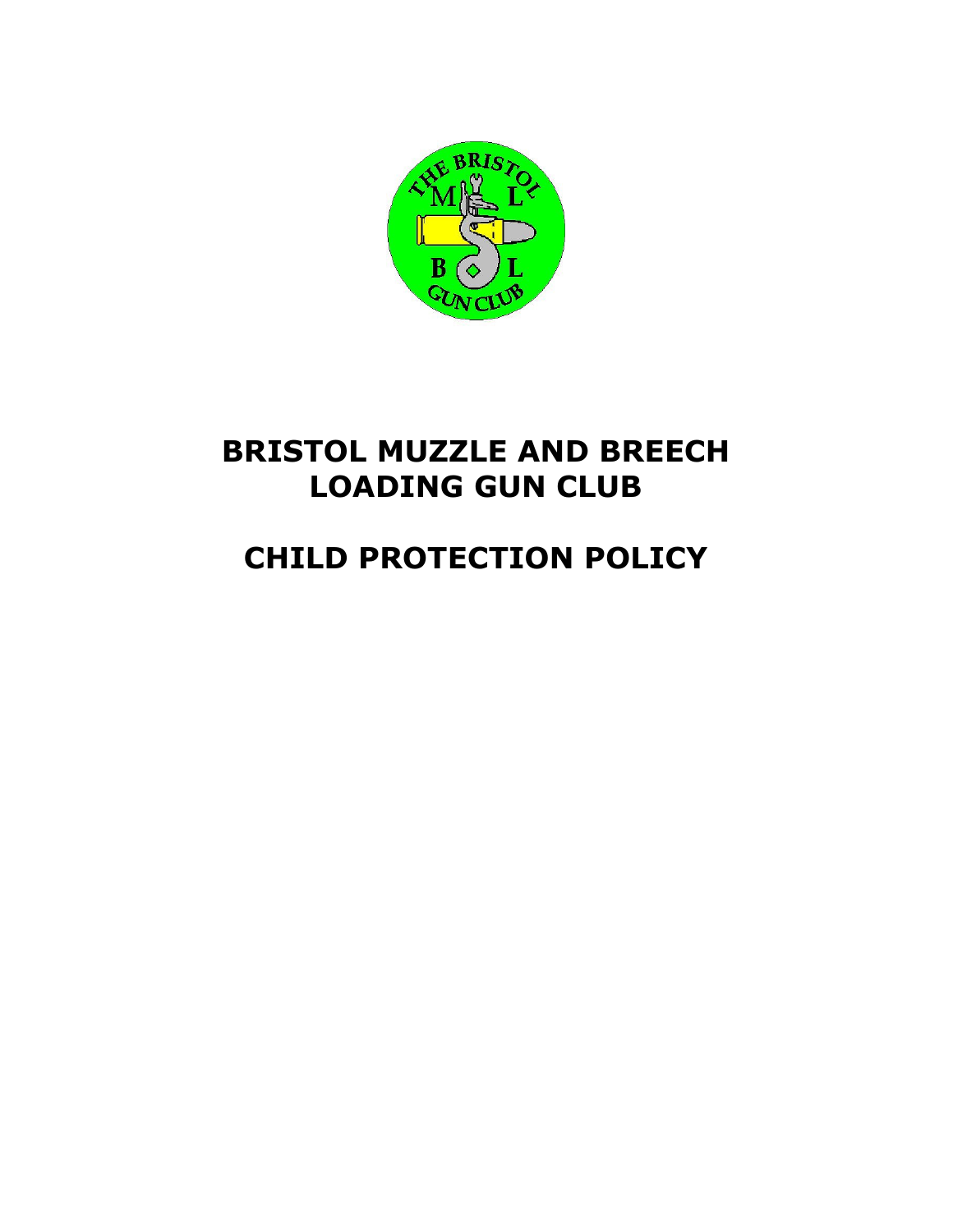## **1 Child Protection Policy**

#### **1.1 Introduction**

Everyone who participates in Bristol Muzzle and Breech Loading Gun Club is entitled to do so in an enjoyable and safe environment. The Bristol Muzzle and Breech Loading Gun Club have a moral and legal obligation to ensure that, when given responsibility for young people, coaches and volunteers provide them with the highest possible standard of care.

The Bristol Muzzle and Breech Loading Gun Club is committed to devising and implementing policies so that everyone in sport accepts their responsibilities to safeguard children from harm and abuse. This means to follow procedures to protect children and report any concerns about their welfare to appropriate authorities.

The aim of the policy is to promote good practice, providing children and young people with appropriate safety/protection whilst in the care of Bristol Muzzle and Breech Loading Gun Club and to allow Members to make informed and confident responses to specific child protection issues.

**A child/young person is defined as a person under the age of 18 (Children's Act 1989)** 

#### **1.1 Policy Statement**

The Bristol Muzzle and Breech Loading Gun Club is committed to the following:

- the welfare of the child is paramount
- all children, whatever their age, culture, ability, gender, language, racial origin, religious belief and/or sexual identity should be able to participate in shooting in a fun and safe environment
- taking all reasonable steps to protect children from harm, discrimination and degrading treatment and to respect their rights, wishes and feelings
- all suspicions and allegations of poor practice or abuse will be taken seriously and responded to swiftly and appropriately
- working in partnership with parents and children is essential for the protection of children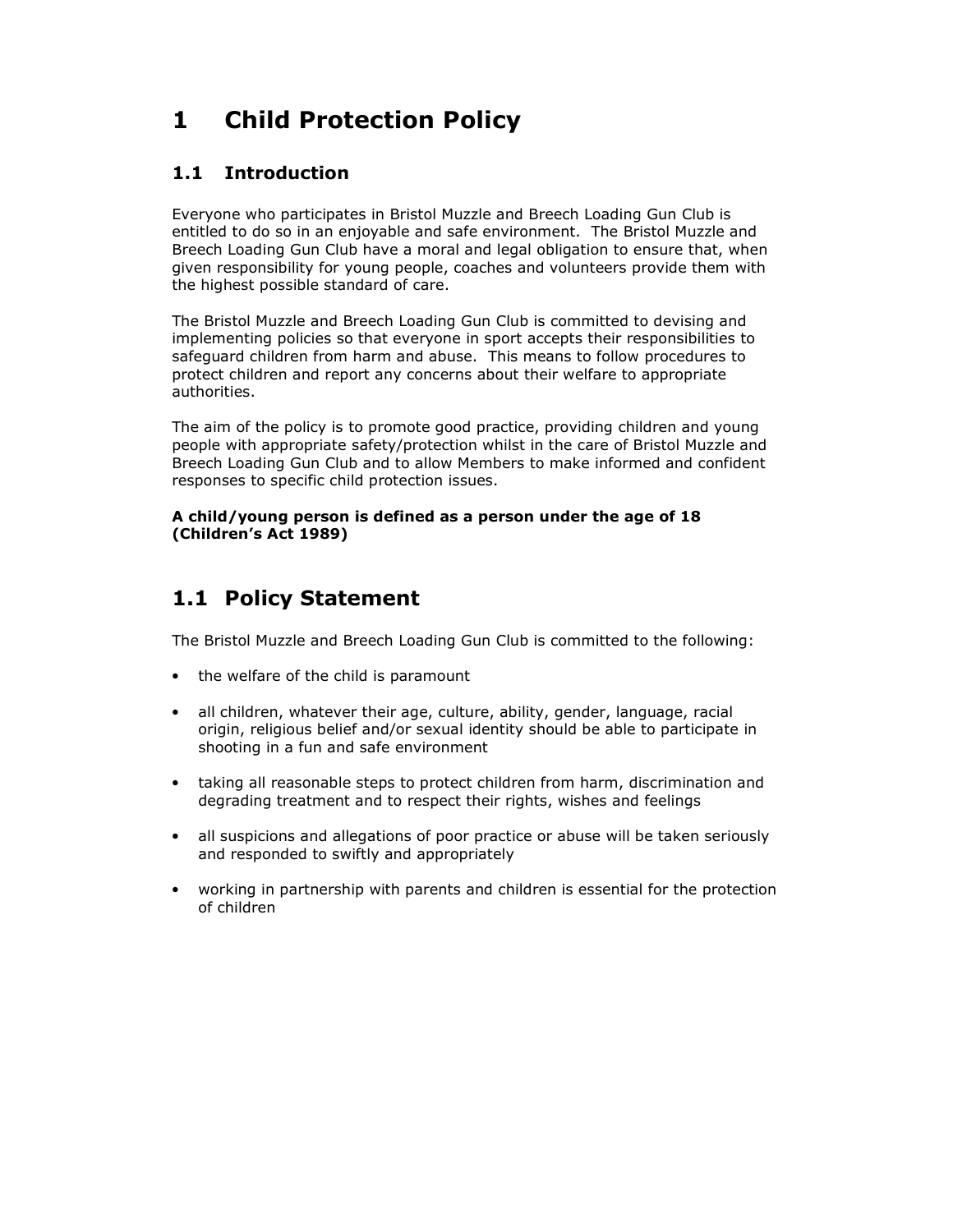### **1.2 Monitor and review the policy and procedures**

The implementation of procedures should be regularly monitored and reviewed. The welfare officer should regularly report progress, challenges, difficulties, achievements gaps and areas where changes are required to the management committee.

The policy should be reviewed every 3 years or whenever there is a major change in the organisation or in relevant legislation.

## **2 Promoting Good Practice**

### **2.1 Introduction**

To provide children with the best possible experience and opportunities in shooting everyone must operate within an accepted ethical framework such as The Coaches Code of Conduct.

It is not always easy to distinguish poor practice from abuse. It is therefore NOT the responsibility of Members or participants in shooting to make judgements about whether or not abuse is taking place. It is however their responsibility to identify poor practice and possible abuse and act if they have concerns about the welfare of the child, as explained in section 4.

This section will help you identify what is meant by good practice and poor practice.

#### **2.2 Good Practice**

All Members should adhere to the following principles and action:

- always work in an open environment (e.g. avoiding private or unobserved situations and encouraging open communication with no secrets)
- make the experience of shooting fun and enjoyable: promote fairness, confront and deal with bullying
- treat all young people equally and with respect and dignity
- always put the welfare of the young person first, before winning
- maintain a safe and appropriate distance with players (e.g. it is not appropriate for Members to have an intimate relationship with a child or to share a room with them)
- Avoid unnecessary physical contact with young people. Where any form of manual/physical support is required it should be provided openly and with the consent of the young person. Physical contact can be appropriate so long as it is neither intrusive nor disturbing and the young person's consent has been given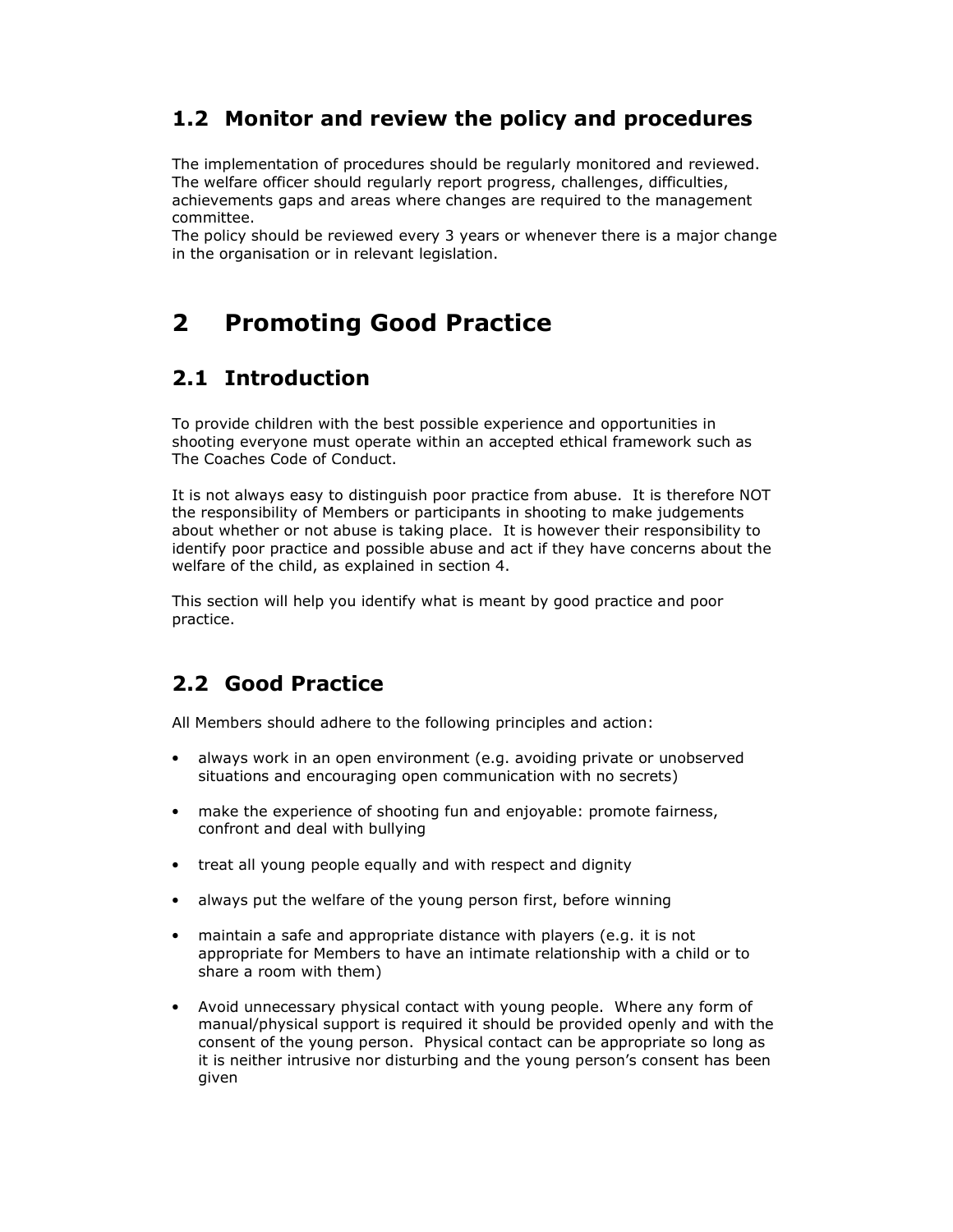- Involve parents/carers wherever possible, e.g. where young people need to be supervised in changing rooms, encourage parents to take responsibility for their own child. If groups have to be supervised in changing rooms always ensure parents, coaches etc work in pairs
- request written parental consent if club officials are required to transport young people in their cars
- gain written parental consent for any significant travel arrangements e.g. overnight stays
- ensure that if mixed teams are taken away, they should always be accompanied by a male and female member
- •
- ensure that at away events adults should not enter a young person's room or invite young people to their rooms
- always give enthusiastic and constructive feedback rather than negative criticism
- recognising the developmental needs and capacity of the young person and do not risk sacrificing welfare in a desire for club or personal achievements. This means avoiding excessive training or competition and not pushing them against their will
- secure written parental consent for the club to act in loco parentis, to give permission for the administration of emergency first aid or other medical treatment if the need arises
- keep a written record of any injury that occurs, along with details of any treatment given

#### **2.3 Poor Practice**

The following are regarded as poor practice and should be avoided by all Members:

- unnecessarily spending excessive amounts of time alone with young people away from others
- taking young people alone in a car on journeys, however short
- taking young people to your home where they will be alone with you
- sharing a room with a young person
- engaging in rough, physical or sexually provocative games, including horseplay
- allow or engage in inappropriate touching of any form
- allowing young people to use inappropriate language unchallenged
- making sexually suggestive comments to a young person, even in fun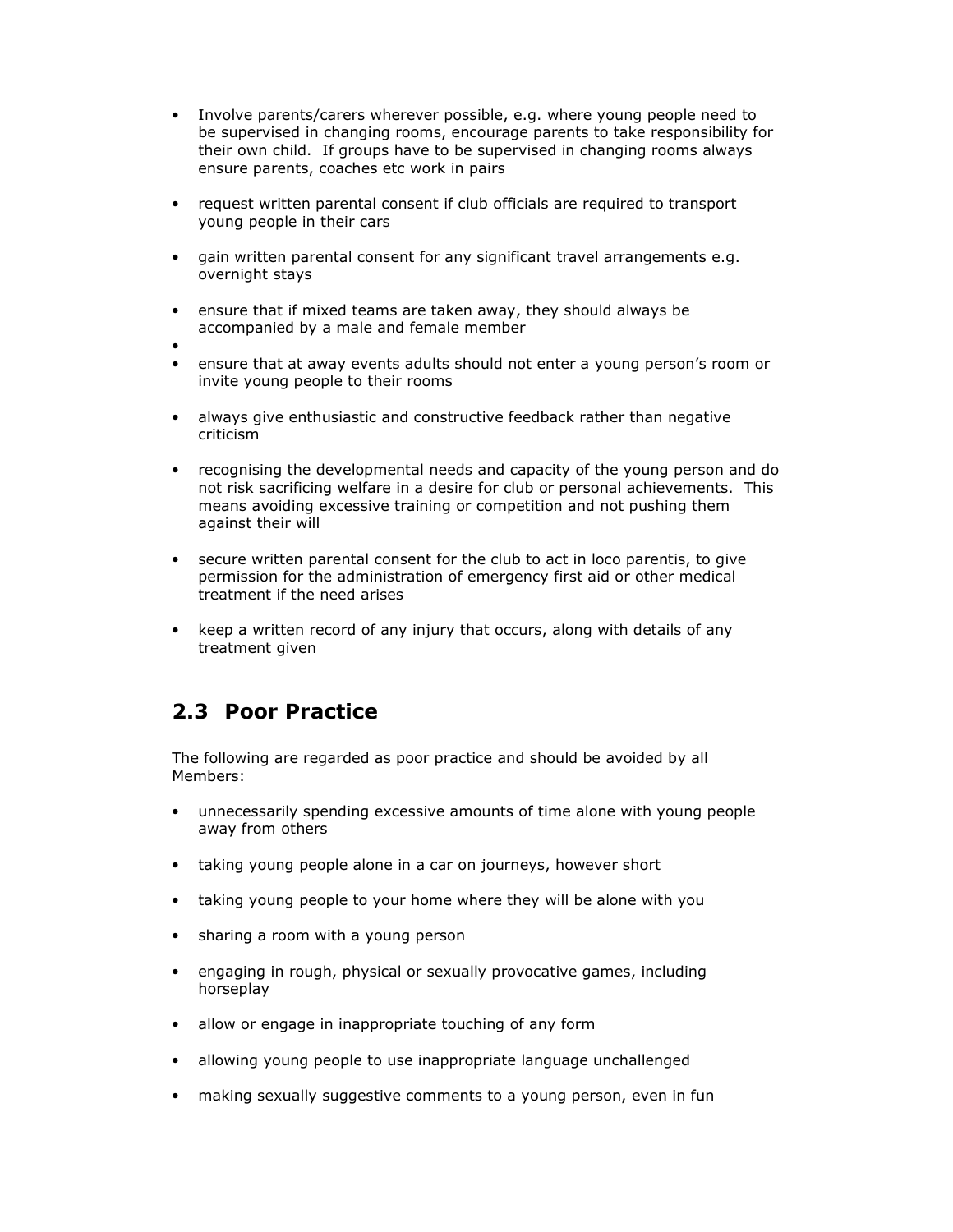- reducing a young person to tears as a form of control
- allow allegations made by a young person to go unchallenged, unrecorded or not acted upon
- do things of a personal nature that the young person can do for themselves

When a case arises where it is impractical/impossible to avoid certain situation e.g. transporting a young person on you car, the tasks should only be carried out with the full understanding and consent of the parent/carer and the young person involved.

If during your care you accidentally hurt a young person, the young person seems distressed in any manner, appears to be sexually aroused by your actions and/or if the young person misunderstands or misinterprets something you have done, report any such incidents as soon as possible to another Member and make a written note of it. Parents should also be informed of the incident.

## 3 Defining Child Abuse

### **3.1 Introduction**

Child abuse is any form of physical, emotional or sexual mistreatment or lack of care that leads to injury or harm, it commonly occurs within a relationship of trust or responsibility and is an abuse of power or a breach of trust. Abuse can happen to a young person regardless of their age, gender, race or ability.

There are four main types of abuse: **physical abuse, sexual abuse, emotional abuse and neglect.** The abuser may be a family member, someone the young person encounters in residential care or in the community, including sports and leisure activities. Any individual may abuse or neglect a young person directly, or may be responsible for abuse because they fail to prevent another person harming the young person.

Abuse in all of its forms can affect a young person at any age. The effects can be so damaging that if not treated may follow the individual into adulthood

Young people with disabilities may be at increased risk of abuse through various factors such as stereotyping, prejudice, discrimination, isolation and a powerlessness to protect themselves or adequately communicate that abuse had occurred.

#### **3.2 Types of Abuse**

• **Physical Abuse:** where adults physically hurt or injure a young person e.g. hitting, shaking, throwing, poisoning, burning, biting, scalding, suffocating, drowning. Giving young people alcohol or inappropriate drugs would also constitute child abuse.

This category of abuse can also include when a parent/carer reports nonexistent symptoms or illness deliberately causes ill health in a young person they are looking after. This is call Munchauser's syndrome by proxy.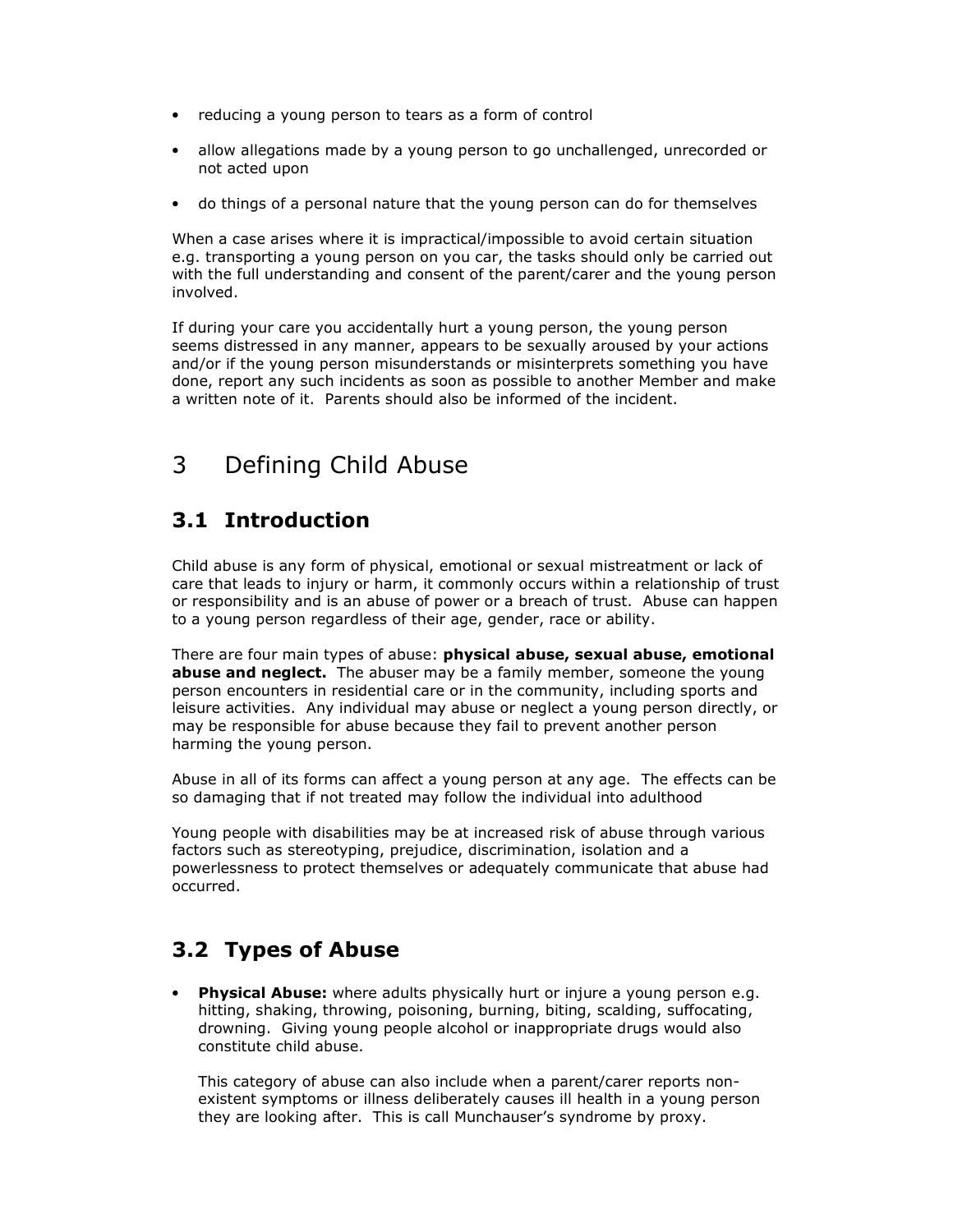In a sports situation, physical abuse may occur when the nature and intensity of training disregard the capacity of the child's immature and growing body

• **Emotional Abuse:** the persistent emotional ill treatment of a young person, likely to cause severe and lasting adverse effects on the child's emotional development. It may involve telling a young person they are useless, worthless, unloved, inadequate or valued in terms of only meeting the needs of another person. It may feature expectations of young people that are not appropriate to their age or development. It may cause a young person to be frightened or in danger by being constantly shouted at, threatened or taunted which may make the young person frightened or withdrawn.

Ill treatment of children, whatever form it takes, will always feature a degree of emotional abuse.

Emotional abuse in sport may occur when the young person is constantly crticised, given negative feedback, expected to perform at levels that are above their capability. Other forms of emotional abuse could take the form of name calling and bullying.

• **Bullying** may come from another young person or an adult. Bullying is defined as deliberate hurtful behavior, usually repeated over a period of time, where it is difficult for those bullied to defend themselves. There are three main types of bullying.

It may be physical (e.g. hitting, kicking, slapping), verbal (e.g. racist or homophobic remarks, name calling, graffiti, threats, abusive text messages), emotional (e.g. tormenting, ridiculing, humiliating, ignoring, isolating form the group), or sexual (e.g. unwanted physical contact or abusive comments).

In sport bullying may arise when a parent or coach pushes the young person too hard to succeed, or a rival athlete or official uses bullying behavior.

• **Neglect** occurs when an adult fails to meet the young person's basic physical and/or psychological needs, to an extent that is likely to result in serious impairment of the child's health or development. For example, failing to provide adequate food, shelter and clothing, failing to protect from physical harm or danger, or failing to ensure access to appropriate medical care or treatment.

Refusal to give love, affection and attention can also be a form of neglect.

Neglect in sport could occur when a coach does not keep the young person safe, or exposing them to undue cold/heat or unnecessary risk of injury.

• **Sexual Abuse** occurs when adults (male and female) use children to meet their own sexual needs. This could include full sexual intercourse, masturbation, oral sex, anal intercourse and fondling. Showing young people pornography or talking to them in a sexually explicit manner are also forms of sexual abuse.

In sport, activities which might involve physical contact with young people could potentially create situations where sexual abuse may go unnoticed.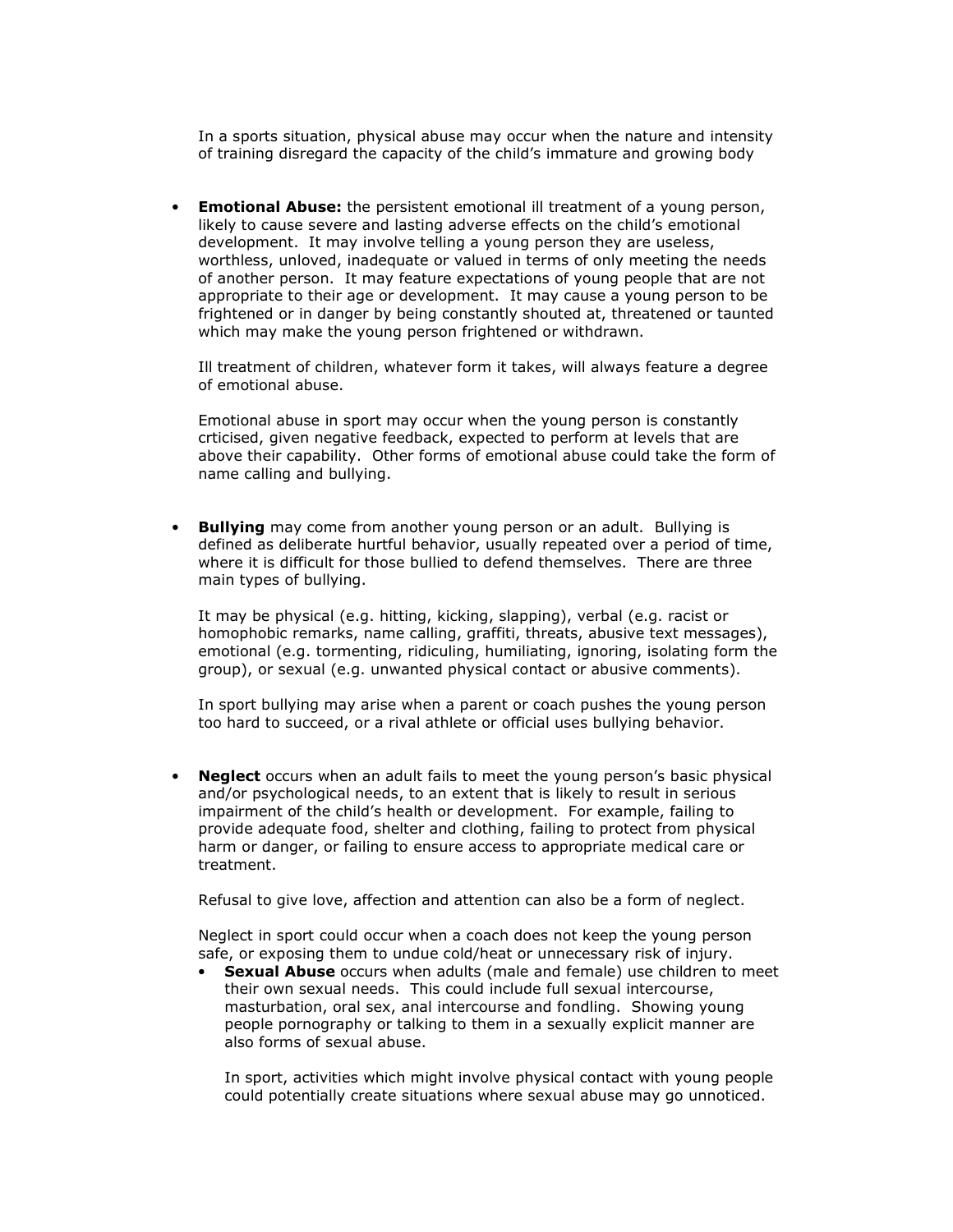Also the power of the coach over young athletes, if misused, may lead to abusive situations developing.

#### **3.3 Indicators of Abuse**

Even for those experienced in working with child abuse, it is not always easy to recognise a situation where abuse may occur or has already taken place. Most people are not experts in such recognition, but indications that a child is being abused may include one or more of the following:

- unexplained or suspicious injuries such as bruising, cuts or burns, particularly if situated on a part of the body not normally prone to such injuries
- an injury for which an explanation seems inconsistent
- the young person describes what appears to be an abusive act involving them
- another young person or adult expresses concern about the welfare of a young person
- unexplained changes in a young person's behavior e.g. becoming very upset, quiet, withdrawn or displaying sudden outbursts of temper
- inappropriate sexual awareness
- engaging in sexually explicit behaviour
- distrust of adult's, particularly those whom a close relationship would normally be expected
- difficulty in making friends
- being prevented from socialising with others
- displaying variations in eating patterns including over eating or loss of appetite
- losing weight for no apparent reason
- becoming increasingly dirty or unkempt

Signs of bullying include:

- behavioural changes such as reduced concentration and/or becoming withdrawn, clingy, depressed, tearful, emotionally up and down, reluctance to go training or competitions
- an unexplained drop off in performance
- physical signs such as stomach aches, headaches, difficulty in sleeping, bed wetting, scratching and bruising, damaged clothes, bingeing e.g. on food, alcohol or cigarettes
- a shortage of money or frequents loss of possessions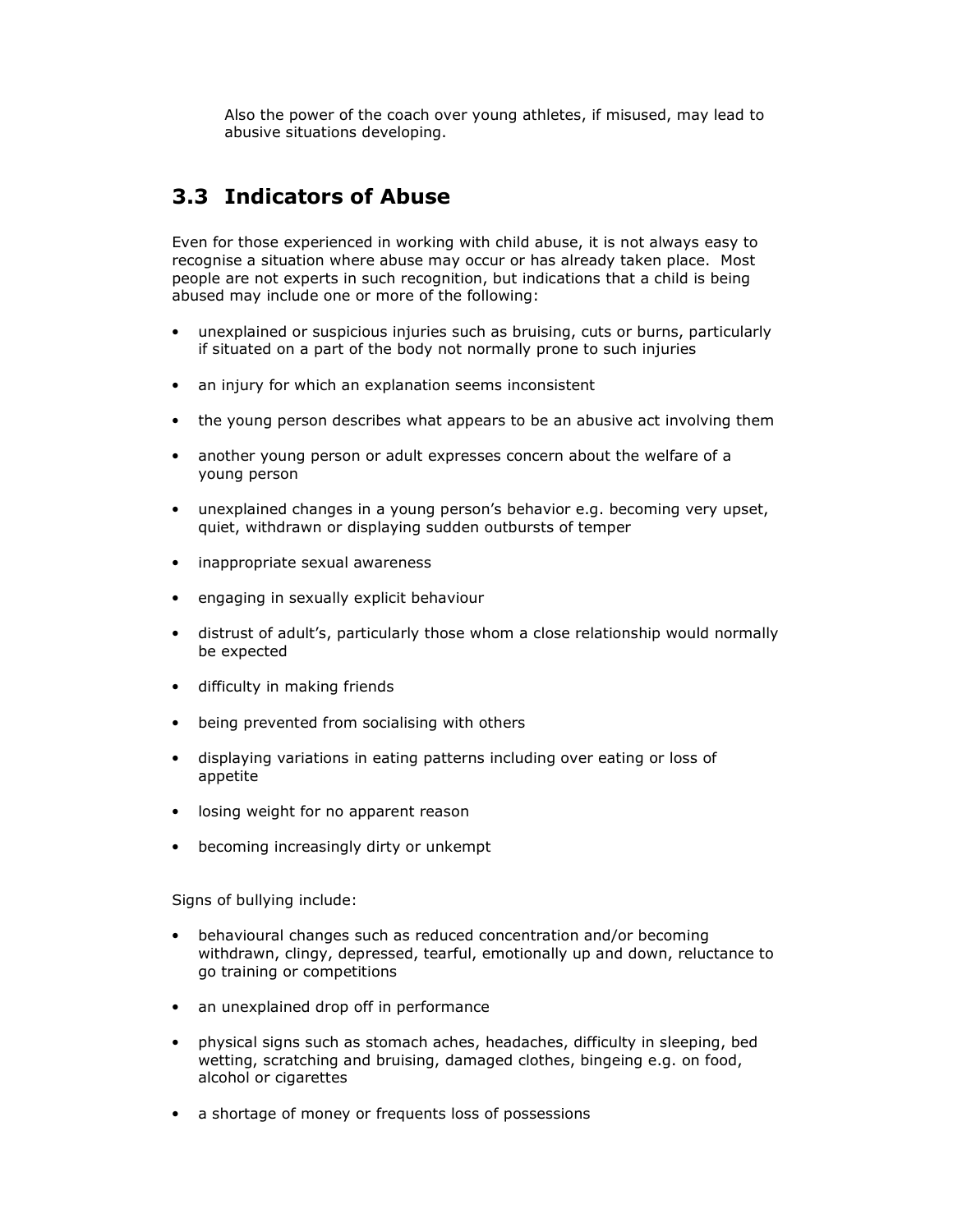It must be recognised that the above list is not exhaustive, but also that the presence of one or more of the indications is not proof that abuse is taking place. It is **NOT** the responsibility of those working in Bristol Muzzle and Breech Loading Gun Club to decide that child abuse is occurring. It **IS** their responsibility to act on any concerns.

#### **3.4 Use of Photographic/Filming Equipment at Sporting Events**

There is evidence that some people have used sporting events as an opportunity to take inappropriate photographs or film footage of young people. All clubs should be vigilant and any concerns should be reported to the Club welfare officer.

All parents and performers should be made aware when coaches use video equipment as a coaching aid.

## **4 Responding to Suspicions and Allegations**

#### **4.1 Introduction**

It is not the responsibility of anyone working in Bristol Muzzle and Breech Loading Gun Club to decide whether or not child abuse has taken place. However there is a responsibility to act on any concerns through contact with the appropriate authorities so that they can then make inquiries and take necessary action to protect the young person. This applies **BOTH** to allegations/suspicions of abuse occurring within Bristol Muzzle and Breech Loading Gun Club and to allegations/suspicions that abuse is taking place elsewhere.

This section explains how to respond to allegations/suspicions.

#### **4.2 Receiving Evidence of Possible Abuse**

We may become aware of possible abuse in various ways. We may see it happening, we may suspect it happening because of signs such as those listed in section 3 of this document, it may be reported to us by someone else or directly by the young person affected.

In the last of these cases, it is particularly important to respond appropriately. If a young person says or indicates that they are being abused, you should:

- **stay calm** so as not to frighten the young person
- **reassure** the child that they are not to blame and that it was right to tell
- **listen** to the child, showing that you are taking them seriously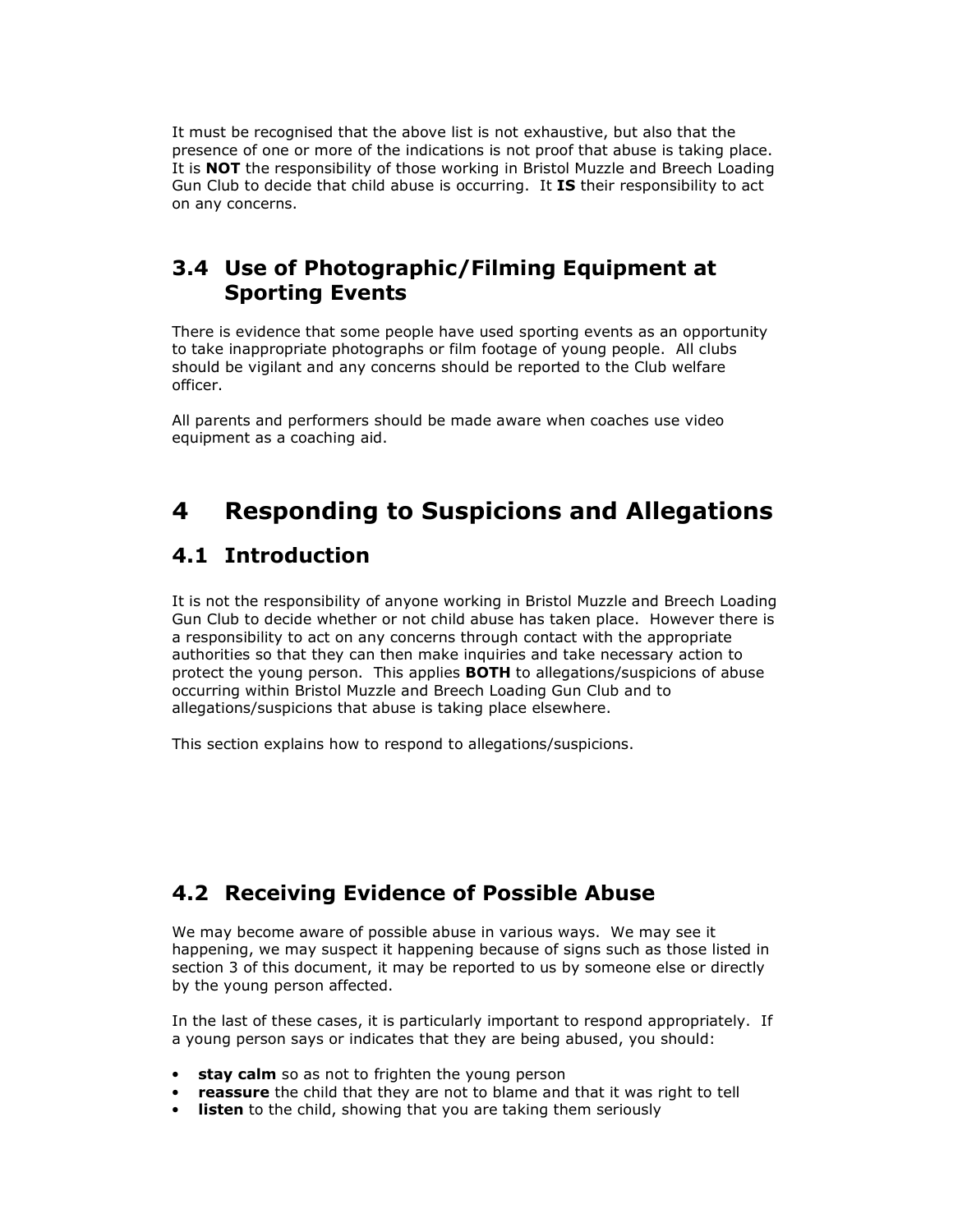- **keep questions to a minimum** so that there is a clear and accurate understanding of what has been said. The law is very strict and child abuse cases have been dismissed where it is felt that the child has been led or words and ideas have been suggested during questioning. Only ask questions to clarify
- **inform** the child that you have to inform other people about what they have told you. Tell the child this is to help stop the abuse continuing.
- **safety of the child** is paramount. If the child needs urgent medical attention call an ambulance, inform the doctors of the concern and ensure they are made aware that this is a child protection issue
- **record** all information
- **report** the incident to the club/welfare officer

**In all cases if you are not sure what to do you can gain help from NSPCC Wales Hour help line (Mon – Fri 10.00am – 6.00pm). Tel No: 08081002524 or the NSPCC 24 hour help line Tel No: 0800800500** 

#### **4.3 Recording Information**

To ensure that information is as helpful as possible, a detailed record should always be made at the time of the disclosure/concern. In recording you should confine yourself to the facts and distinguish what is your personal knowledge and what others have told you. Do not include your own opinions.

Information should include the following:

- the child's name, age and date of birth
- the child's home address and telephone number
- whether or not the person making the report is expressing their concern or someone else's
- the nature of the allegation, including dates, times and any other relevant information
- a description of any visible bruising or injury, location, size etc. Also any indirect signs, such as behavioural changes
- details of witnesses to the incidents
- the child's account, if it can be given, of what has happened and how any bruising/injuries occurred
- have the parents been contacted?If so what has been said?
- has anyone else been consulted? If so record details
- has anyone been alleged to be the abuser? Record detail

#### **4.4 Reporting the Concern**

All suspicions and allegations MUST be reported appropriately. It is recognised that strong emotions can be aroused particularly in cases where sexual abuse is suspected or where there is misplaced loyalty to a colleague. It is important to understand these feelings but not allow them to interfere with your judgement about any action to take.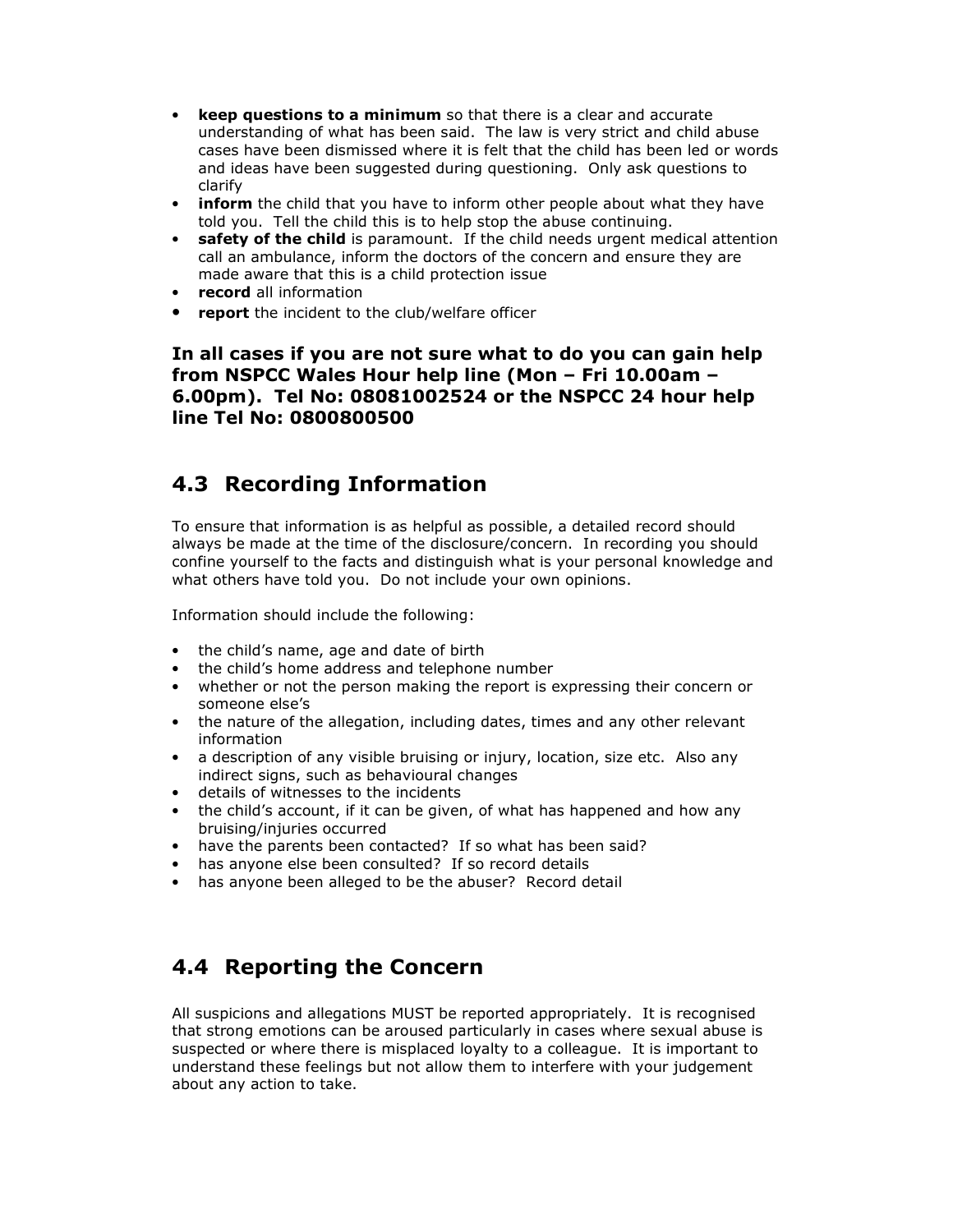The Bristol Muzzle and Breech Loading Gun Club expects it's members to discuss any concerns they may have about the welfare of a child immediately with the person in charge and subsequently to check that appropriate action has been taken.

If the nominated club welfare officer is not available you should take responsibility and seek advice from the NSPCC helpline, the duty officer at your local social services department or the police. Telephone numbers can be found in your local directory.

Where there is a complaint against a Member, there may be three types of investigation.

- **Criminal** in which case the police are immediately involved
- **Child protection** in which case the social services (and possibly) the police will be involved
- **Disciplinary or misconduct** in which case Bristol Muzzle and Breech Loading Gun Club will be involved

As mentioned previously in this document the Bristol Muzzle and Breech Loading Gun Club are not child protection experts and it is not their responsibility to determine whether or not abuse has taken place. All suspicions and allegations must be shared with professional agencies that are responsible for child protection.

Social services have a legal responsibility under The Children Act 1989 to investigate all child protection referrals by talking to the child and family (where appropriate), gathering information from other people who know the child and making inquiries jointly with the police.

#### **NB: If there is any doubt, you must report the incident: it may be just one of a series of other incidences which together cause concern**

Any suspicion that a child has been abused by a Member should be reported to the (Your Organisation/Club) who will take appropriate steps to ensure the safety of the child in question and any other child who may be at risk. This will include the following:

- (your Organisation/Club) will refer the matter to social services department
- the parent/carer of the child will be contacted as soon as possible following advice from the social services department
- the chair person of your organisation should be notified to decide who will deal with any media inquiries and implement any immediate disciplinary proceedings
- the club welfare officer should also notify the relevant sport governing body
- if the Club welfare officer is the subject of the suspicion/allegation the report must be made to the appropriate manager who will refer the matter to social services

Allegations of abuse are sometimes made sometime after the event. Where such allegation is made, you should follow the same procedures and have the matter reported to social services. This is because other children in the sport or outside it may be at risk from the alleged abuser. Anyone who has a previous conviction for offences related to abuse against children is automatically excluded from working with children.